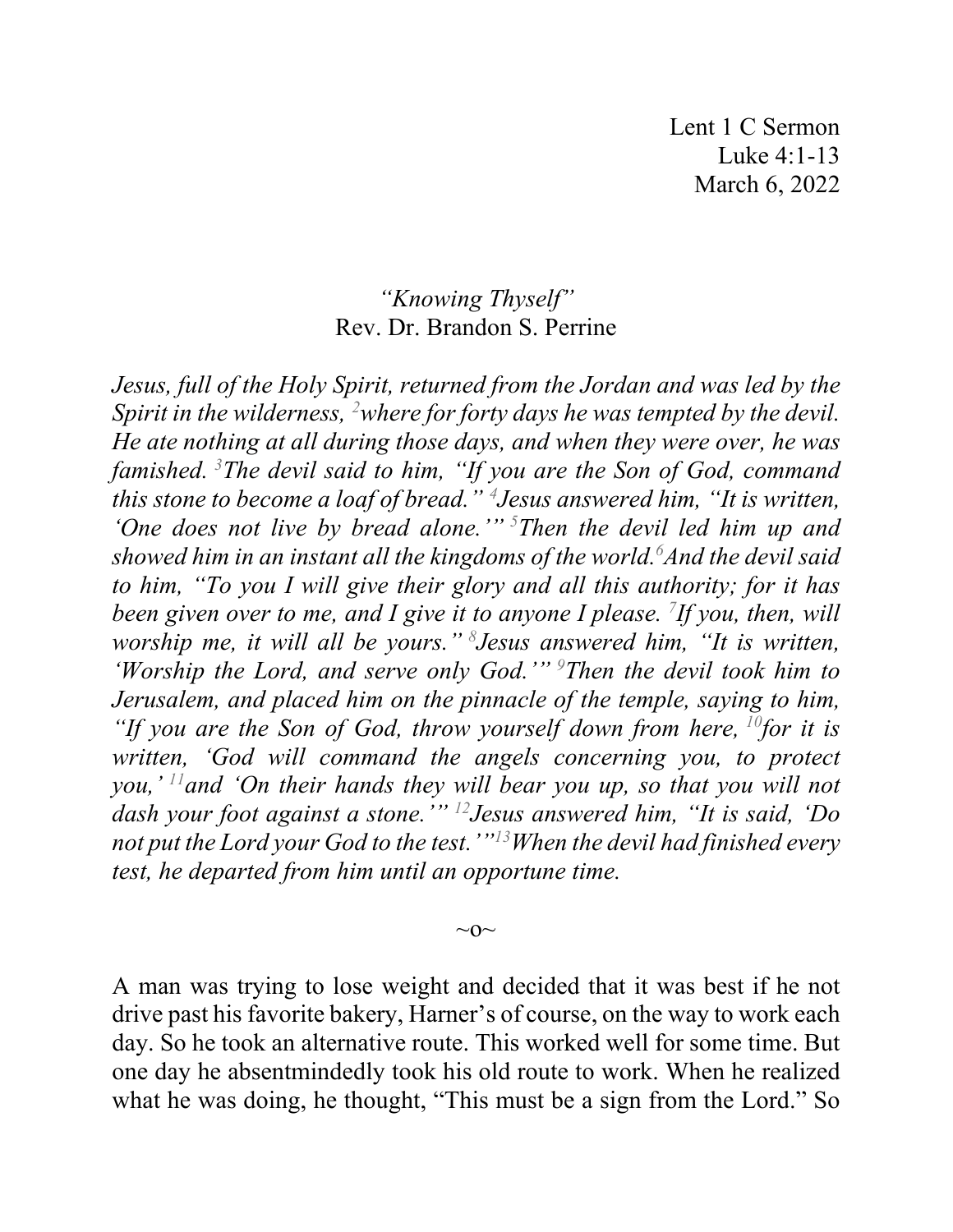he kept driving. But just to make sure he wasn't deceiving himself he said, "I'll drive past, and if there's a parking spot, I'll take it as a sign from the Lord that God wants me to buy something there." And the funny thing was, on the eighth time around...<sup>[1](#page-1-0)</sup>

The Jesus of Luke's gospel knows what it's like to face temptation. Our text begins with Jesus being led by the Spirit into the wilderness after his baptism for a 40-day retreat . . . without anything to eat. The devil, the tempter, enters the scene when Jesus is at a physical low—literally starved. "Why not use your God-given power and turn these stones into bread?" the devil taunted. Without skipping a beat, Jesus quotes a perfectly-chosen scripture and stands firm. The devil changes tact and transports Jesus to a high place looking out over the countryside. "See this? It can all be yours," he jeered. "Bow down at my feet and I'll give it to you." Once again, Jesus unyieldingly recalls another timely text from scripture. Still undeterred, the devil tries again, taking Jesus to the top of the Jerusalem temple. "Why not throw yourself down from here? God's angels will rescue you," the devil goaded. Equipped with yet another scripture, Jesus quickly disarms the tempter once again. The devil finally withdraws to the shadows, waiting for a more opportune time.

While our temptations may look different than Jesus', we do all face them, right? They're not all big temptations like his were: using our power for personal gain, or bowing to an unlikeable boss for a quick promotion, or testing our loved ones to see just how far they'll go to show us their love. Sometimes our temptations are smaller: that Harner's donut on the way to work, a little creative accounting on our income taxes, use of music without proper permission, or that all-to-convenient white lie to parents or partner. Chances are, when faced with

<span id="page-1-0"></span><sup>&</sup>lt;sup>1</sup>"Sermon Illustrations: Temptation," Hotsermons.com, [https://hotsermons.com/sermon-illustrations/sermon](https://hotsermons.com/sermon-illustrations/sermon-illustrations-temptation.html)[illustrations-temptation.html.](https://hotsermons.com/sermon-illustrations/sermon-illustrations-temptation.html)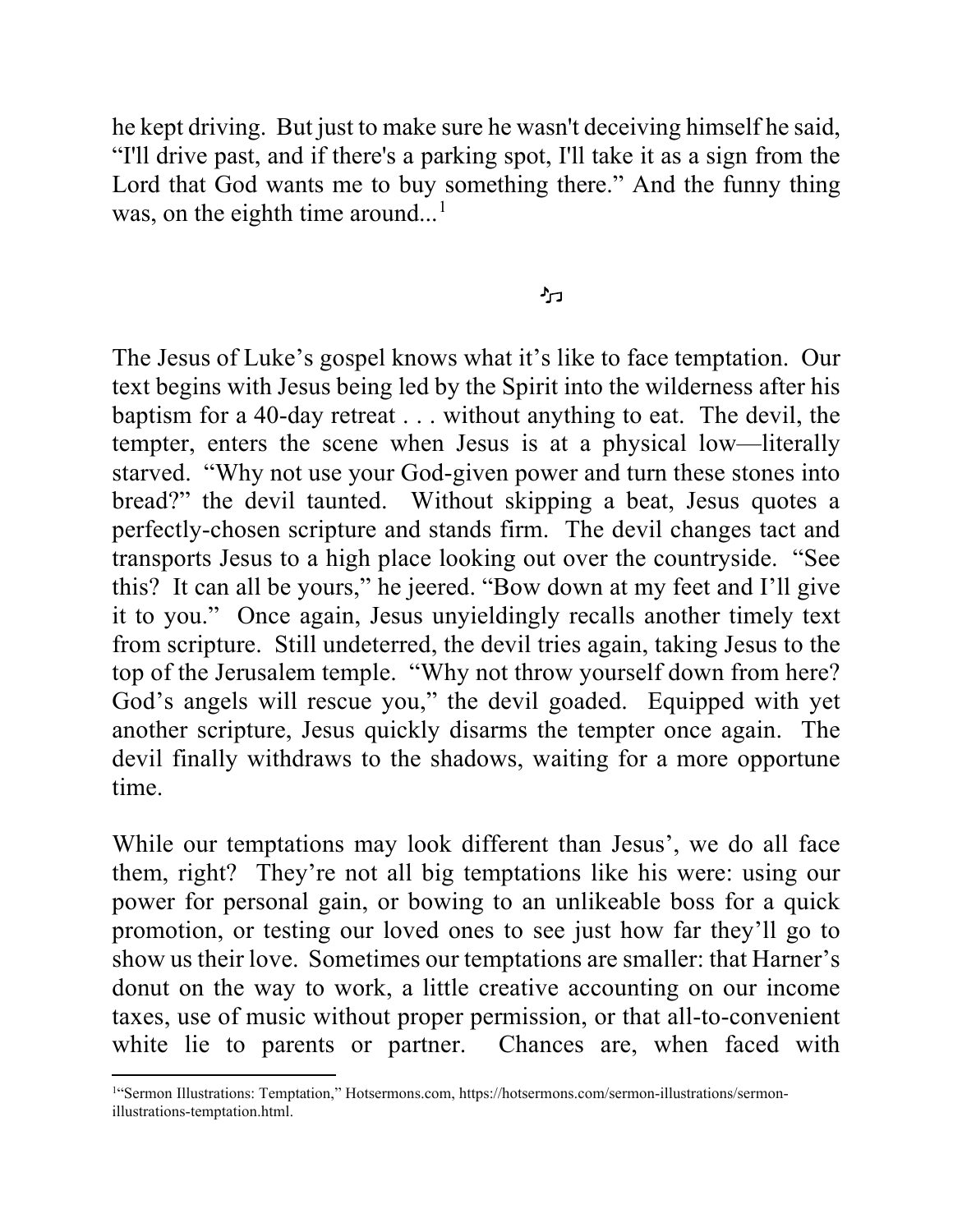temptations, big or little, most of us are unlikely to rattle off a wellchosen Bible verse in hopes of besting the devil at his little game of "Gotcha!" Though, promising to enhance your biblical knowledge might make our upcoming Adult Lenten study seem more attractive to some of you! No, when we face temptations, we're unlikely to respond with scripture and more likely to weigh the possible benefits with the possible consequences and make an informed choice. Or, in the case of the donut, sometimes we just yield in the moment, regardless of the cost.

One thing is certain, to be tempted is to be human and, at least at some level, to be human is to be tempted. It just is. Whether you think the tempting is being done by a devil, bent on trumping your morals or best intentions, or you think that temptation is simply a short-term lapse in judgement, temptation still happens to all of us. Always will. "So, if temptation is unavoidable," you may be thinking, "what's the point of preaching a whole sermon on it?" Because, acknowledging the universality of temptation reminds us that:

- 1. We don't face our demons alone. Not that misery loves company, but there is something comforting in knowing that while we may all be facing different things, everyone is facing something.
- 2. Sometimes we succumb to temptation. And the truth is, everyone sometimes succumbs to temptation.
- 3. Each temptation is another opportunity to learn about ourselves.
- 4. Each temptation is another opportunity to grow—to get it right. We will get, and we will need, lots of do-overs.

The story of Jesus' temptation in the wilderness may be better understood by us as a metaphor for human struggling than a historical record of particular events. Not that Jesus wasn't tempted, but this story has deeper more universal truths for us today: all of us are tempted; our individual temptations are unique to us, but everyone faces temptation;